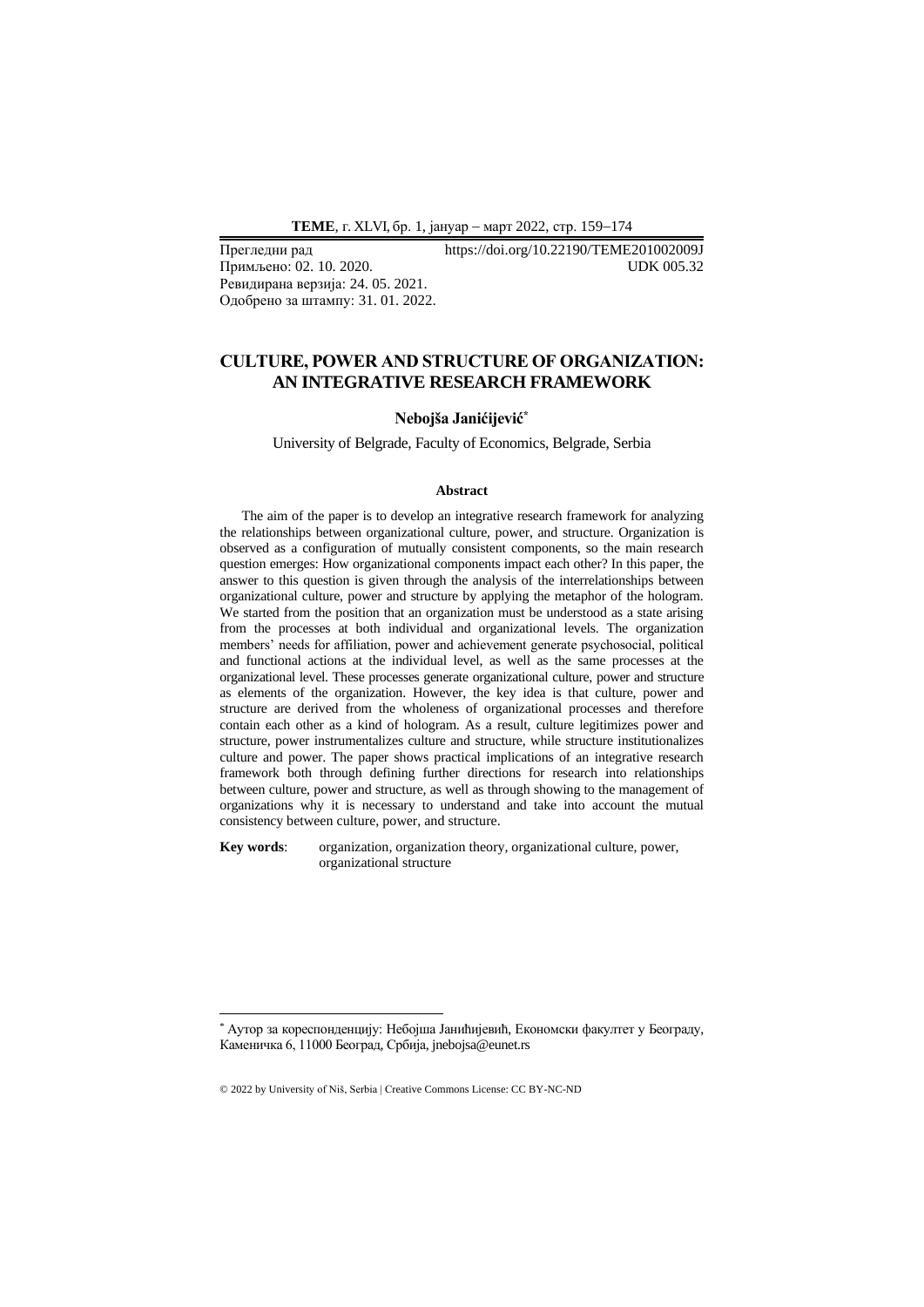# **КУЛТУРА, МОЋ И СТРУКТУРА ОРГАНИЗАЦИЈЕ: ИНТЕГРАТИВНИ ИСТРАЖИВАЧКИ ОКВИР**

#### **Апстракт**

Рад има за циљ да развије интегративни истраживачки оквир за анализу међусобних релација организационе културе, моћи и структуре. Организација се посматра као конфигурација међусобно конзистентних компоненти те се поставља основно истраживачко питање: како организационе компоненте условљавају и утичу једна на другу. У овом раду се одговор на ово питање даје кроз анализу међусобних односа организационе културе, моћи и структуре применом метафоре холограма. Пошли смо од става да се организација мора схватити као стање које произлази из процеса и на индивидуалном и на организационом нивоу. Потребе чланова организације за припадношћу, моћи и постигнућима генеришу психосоцијалне, политичке и функционалне акције на индивидуалном, као и исте те процесе на организационом нивоу. Ти процеси генеришу организациону културу, моћ и структуру као елементе организације. Међутим, кључна идеја је да култура, моћ и структура произлазе из целокупних организационих процеса и стога садрже једни друге као нека врсту холограма. Као резултат, култура легитимише моћ и структуру, моћ инструментализује културу и структуру, док структура институционализује културу и моћ. У раду је указано на практичне импликације интегративног истраживачког оквира како кроз дефинисање даљих праваца истраживања односа између културе, моћи и струткуре тако и кроз указивање менаџменту зашто је неопходно да разуме и узме у обзир међусобну конзистентност организационе културе, моћи и структуре.

**Кључне речи**: организација, организациона теорија, организациона култура, моћ, организациона структура.

## *INTRODUCTION*

Configuration perspective has been present for a while now in the research of organization and management (Miler, 1990, Dow, 1988, Mintzberg, 1979, Ranson, Higins, Greenwood, 1980). It is founded on the assumption that internal harmony, consistency and balance between the elements of organization and management are the source of competitive advantage and superior performance of organizations. For this reason, the organizational components, such as strategy, structure, systems and processes, must be mutually consistent and harmonized. They also must be harmonized with the external contingencies. The consequence of internal and external consistency and organizational elements' harmony is the creation of their typical configurations (Janićijević, 2017). The research into typical configurations mostly aims to show the management how to harmonize different types of individual organizational components; for example, what type of structure is consistent with a particular culture (Janićijević, 2013), which leadership style is in harmony with a particular type of organizational structure (Eva, et al., 2018), what types of structure and culture are compatible with knowledge management [\(Stojanović-Aleksić, e](https://www.emerald.com/insight/search?q=Vesna%20Stojanovi%C4%87-Aleksi%C4%87)t al., 2019), what cultural values incite organizational learning and facilitate knowledge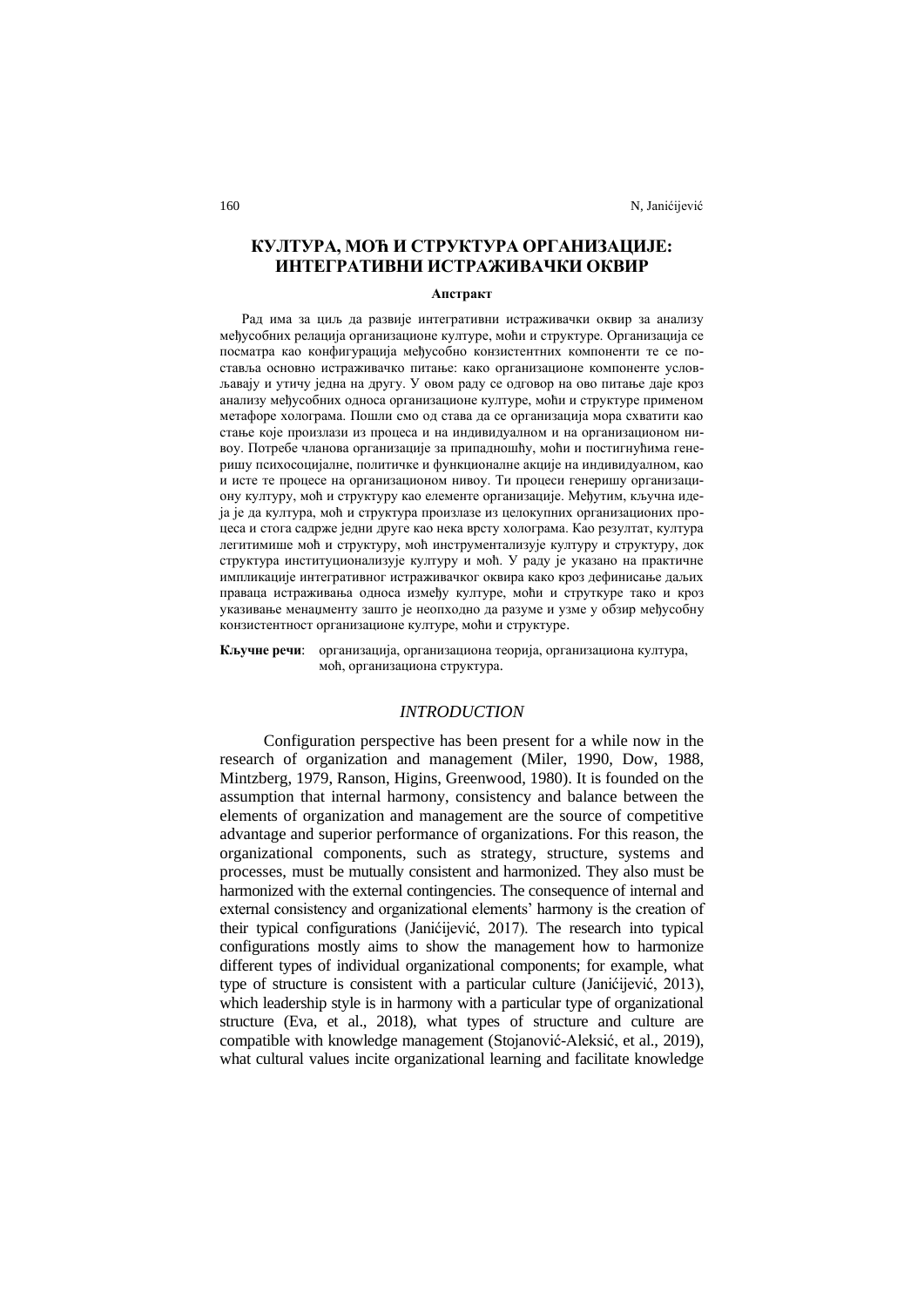management (Zheng, Yang, McLean, 2010), what change management strategy is compatible with a particular type of culture (Janićijević, 2012), etc. A relatively small amount of research is focused on finding the answer to a much deeper question: How do organizational components define each other, that is, what is the mechanism of mutual impact of organizational components? How does, for example, an organizational culture condition a certain leadership style, or vice versa? This paper aims to investigate precisely the mechanism of mutual impact of three organizational components: culture, power and structure.

The aim of this paper is to, theoretically, research into the causes of mutual harmonizing of culture, power and structure within an organization and to, thus, set an integrative framework for their investigation. We will first set up a theoretical organizational model with culture, power and structure as three constitutive components, in order to set hypotheses on their mutual relationships by using the metaphor of the hologram. In the second part of the text, organizational culture, power and structure, as well as their mutual conditioning mechanisms and their interrelationships will be individually explained in detail. Thereby, we will show that it is impossible to understand either one of the three stated organizational components without understanding the other two.

## *DIFFERENTIATION OF CULTURE, POWER, AND STRUCTURE AS ORGANIZATIONAL COMPONENTS AND THE DETERMINATION OF THE NATURE OF THEIR RELATIONSHIPS*

Identifying culture, power and structure as the constitutive elements of organization emerges from the idea that organization develops as the consequence of the striving of its members to satisfy their needs. Based on three basic groups of needs that the organization members satisfy, the three basic types of individual actions have been identified that translate into three types of organizational processes that generate three basic organizational components.

Organizational reality may be observed at two levels, individual and organizational, as well as through state and process. The state at the individual level includes motivational factors of individual behavior relevant to the organization. Motivational factors include the needs and motives which drive individual action at the basic level. The main theories of the motivation content allow us to conclude that we can distinguish three main groups of the organizational members' needs according to the nature of the action that meet them: the social need or the need for belonging, the need for power, and basic physiological and safety needs along with the need for achievement (Maslow, 1943; McClelland, 1961, Alderfer, 1972).

Processes at the individual level consist of individual actions aimed at satisfying three kinds of individual needs. There are three types of individual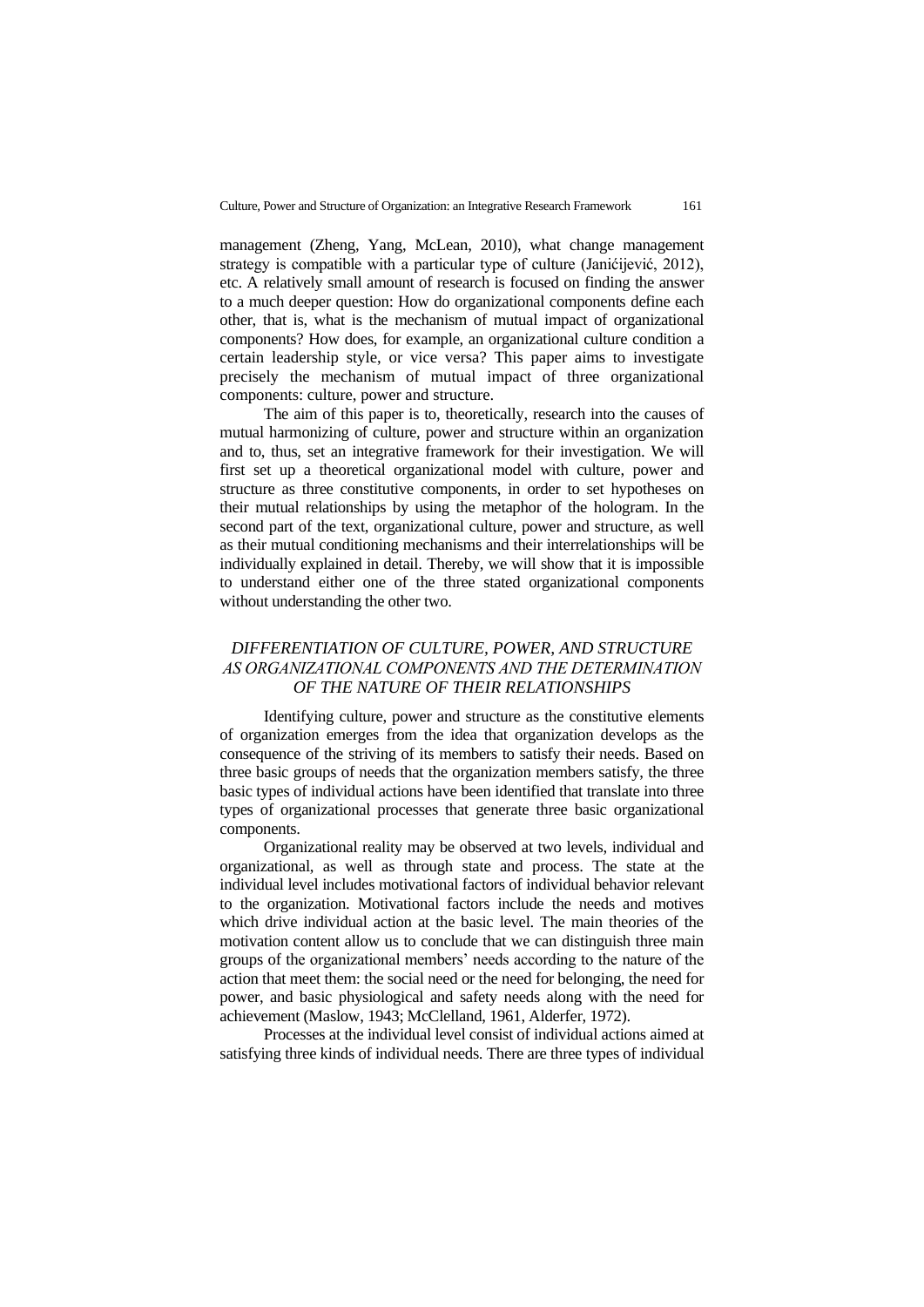actions: psychosocial, political and functional. Psychosocial actions stem from the need for belonging and are aimed at creating a collective identity of some sort to satisfy the need for affiliation. Political actions stem from the need for power and influence and are directed toward exercising influence over other organizational members. Functional actions stem from the physiological and safety needs, as well as from the need for achievement. Functional actions are aimed at performing the economic mission of the organization since such performance is the only way to satisfy these physiological and safety needs and the need for achievement.

Given the social character of organizations, individual needs may be satisfied only through interaction with other people. This interaction provides the content of organizational processes. Social interactions in organizations also have a systemic character: they are always something more than the sum of individual actions. These interactions, then, do not express the intentions of any individual actor in the organization. The existence of three types of individual actions also leads to a conclusion about the existence of three types of organizational processes. Because of the nature of individual psychosocial actions, interactions at the group and organizational levels are actually processes of the social construction of reality. Political actions cause the differentiation of power among organizational members. Functional processes may be seen as performing individual and group tasks to achieve an overall organizational mission. It should be emphasized that, given the systematic character of organizational processes, the social construction of reality, differentiation of power and the functioning of the organization are more than the sum of individual psychosocial, political and functional actions.

What we usually mean by the term "organization" is a state at the organizational level. So, the organization is to be seen as a pattern of organizational processes, which is interpreted by the organizational participants and, consequently, represents the symbolic context for their further actions. We may now hypothesize that culture, power and structure of the organization result from the explication of organizational reality at both levels and in both states. So, the organization, consisting of culture, power and structure, may be seen as a stable pattern of the psychosocial, political and functional processes within the organization. Social construction of reality generates culture as a set of shared meanings; differentiation of power generates power as an ability of some organizational participants to change the behavior of others; performing the organizational economic goals generates structure as a pattern of differentiation and integration of individual and group tasks in this process.

The following figure shows the described organizational model: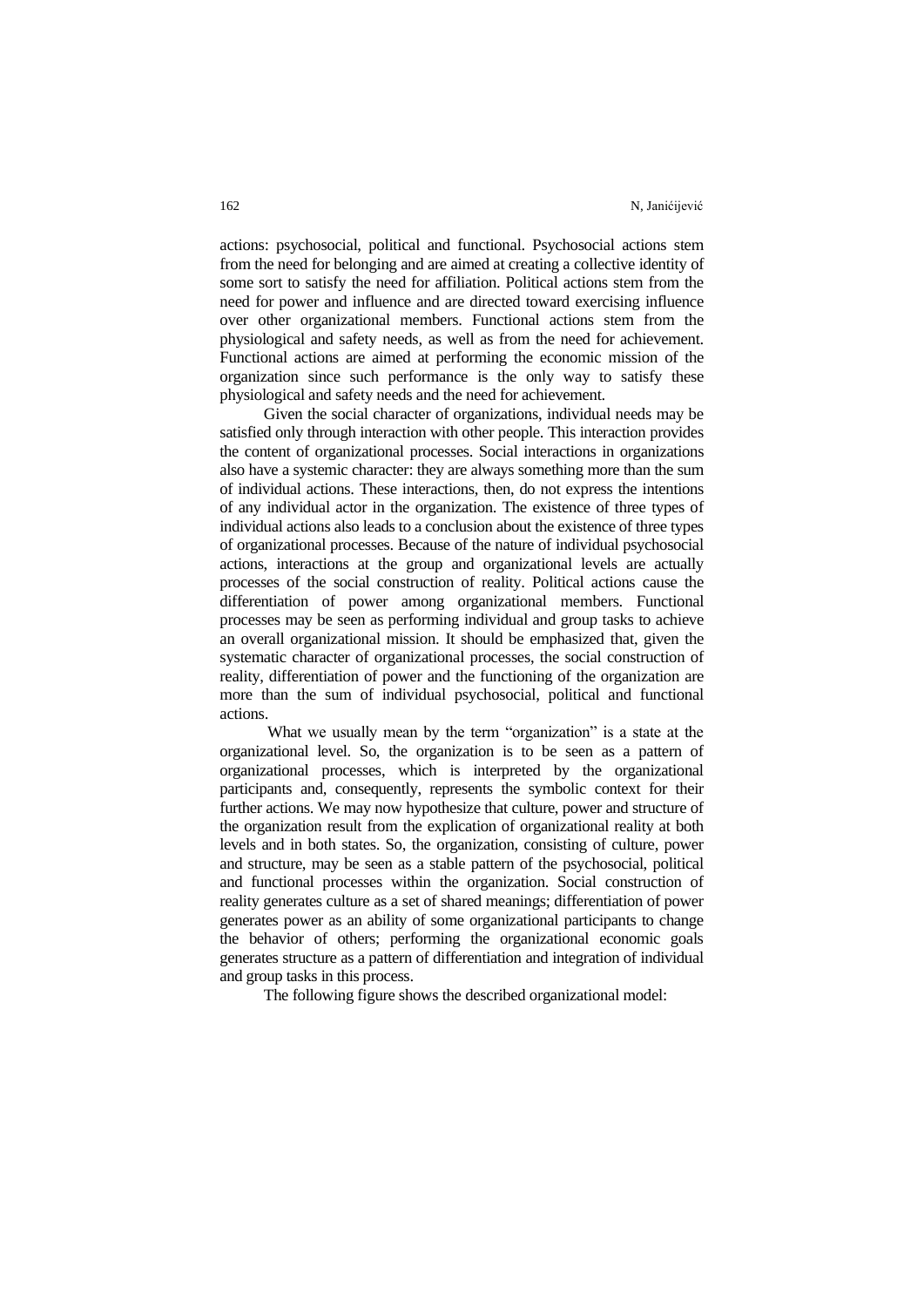

*Figure 1. Integrative framework for organizational analysis*

In order to fully understand the relationships between organizational culture, structure and power, we will use the metaphor of the hologram. Metaphors have lately been often used as a useful tool for understanding organizations, their nature and the nature of relationships within them (Tohidian, Rahimian, 2019). Garett Morgan started this trend in his book *Images of Organization* (1986), and he also largely influenced the understanding of the nature of organizations. Among organization metaphors, the metaphor of the hologram is a particularly useful tool for the multidimensional understanding of the phenomenon of organization (Morgan, 2006). The hologram is the laser technology which produces three dimensional images of objects. The fundamental feature of holograms is the absence of the "one-to-one" correspondence characteristic of photography, between elements of the real object and elements of the resulting image. Instead, a hologram consists of an all-to-one correspondence between the real object and image created. All-to-one correspondence means that every part of the hologram expresses the full image of the subject, reflecting the entire object from a unique, particular perspective. Just like in nature, where "the DNA of the whole is built into each cell" (Itkin, Nagy, 2014: 44), in organizations as holograms, the whole of the organization is built into each of its parts. The metaphor of the hologram has often been used to describe any phenomenon whose parts consist of each other. For example, it is hypothesized that the human brain has a holographic feature, as each part of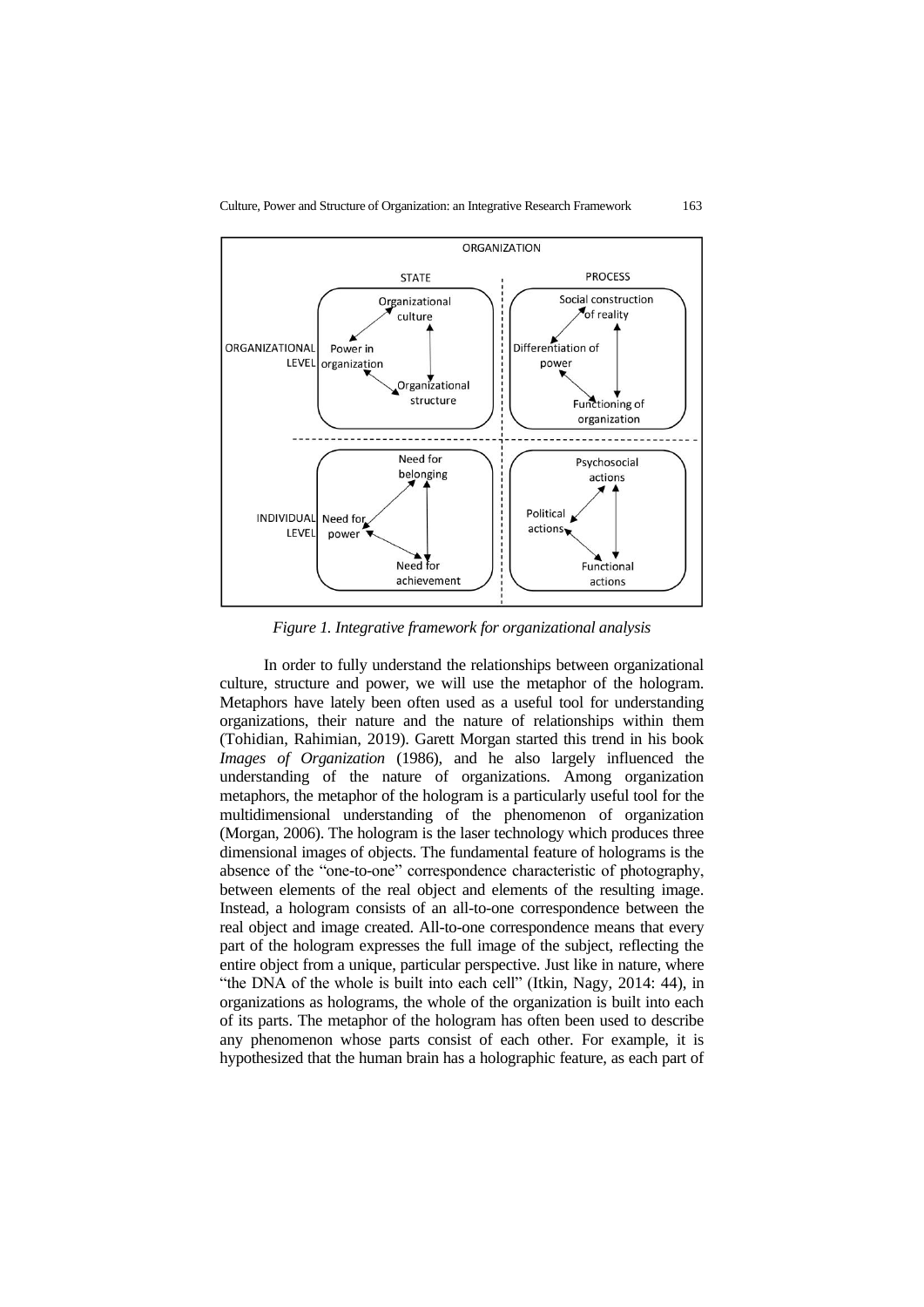it is more or less able to perform all functions of the brain as a whole. Applied to the world of organizations, the metaphor of the hologram shows that every component of organization involves the wholeness of organization in itself. In other words, every organizational variable includes and expresses all other variables in itself.

The metaphor of the hologram may be the conceptual basis appropriate for building an integrative framework of organizational culture, structure and power. Building on that metaphor, it is possible to construct the framework for an organizational analysis which would be able to show how organizational components included in it are differentiated from the organization as a whole, as well as how each variable includes all other variables in itself, and how each variable resembles the wholeness of organization. According to our framework built on the hologram metaphor, organizational culture, power and structure should be viewed as different conceptualizations of the same organizational reality which comprise each other. Mutual determining of the organizational culture, structure and power emerges precisely from the fact that each of these three organizational components emerges from and maintains the wholeness of organization. Relations among them are as follows:



*Figure 2. Relations among organizational culture, structure, and power*

It is now possible, building on the described framework, to develop the concepts of organizational culture, structure and power which would provide an integrative framework for their analysis.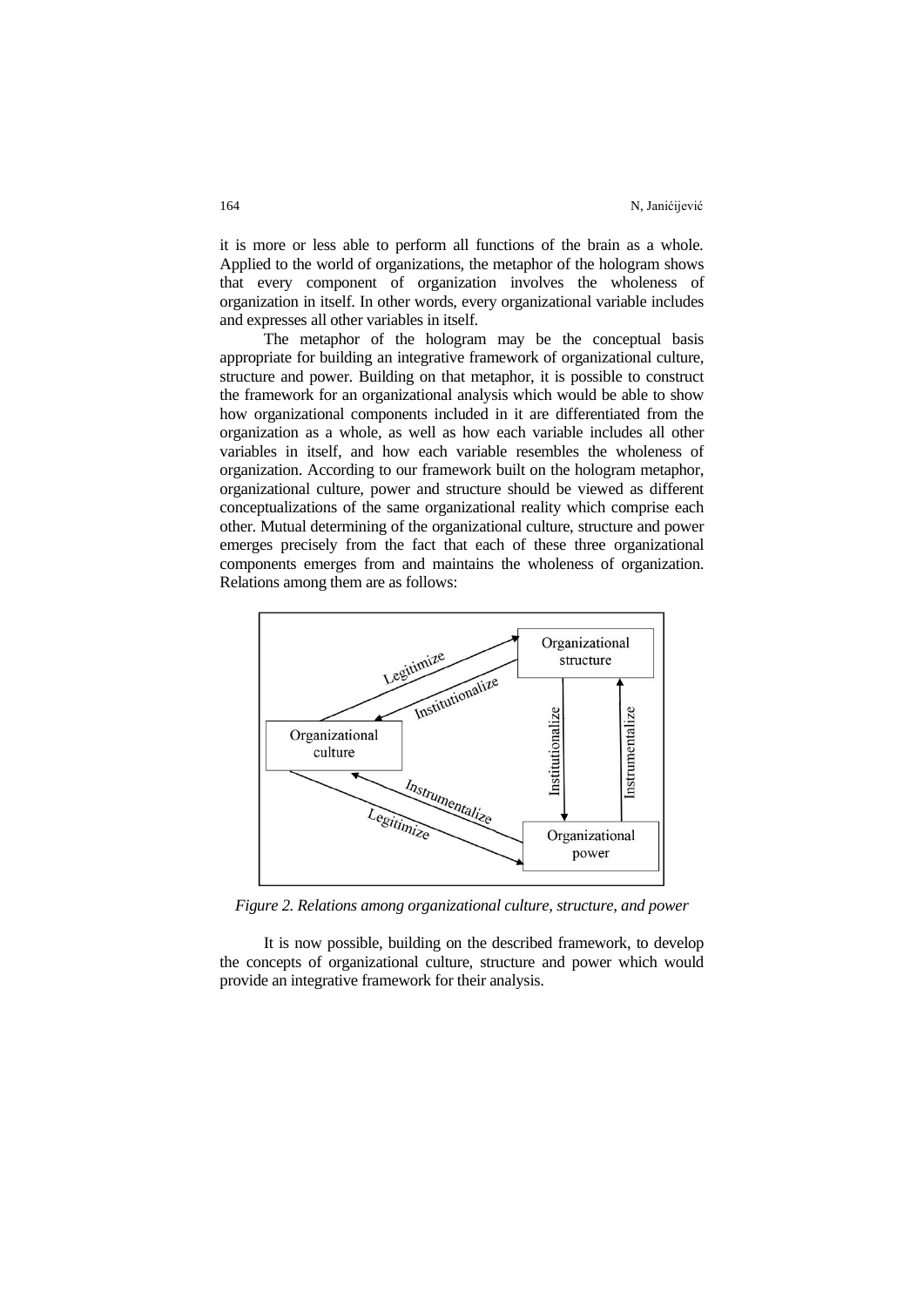#### *ORGANIZATIONAL CULTURE*

Organizational culture is understood as a system of assumptions, values, norms and attitudes (Schein, 2004), manifested through symbols (Rafaeli, & Worline, 2000; Alvesson, & Borg, 1992) that members of an organization have developed and adopted through mutual experience (Schein, 2004), and which help them determine the meaning of the world around them and how to behave in it (Smircich, 1983). Organizational culture emerges in the process of social construction of reality within organizations (Geertz, 1973). All organizations face the same problems, specifically, external adaptation and internal integration (Schein, 2004). Solutions to these problems are found through the process of social interaction between the organizations' members, in which members construct the reality inside and outside the organization by assigning specific meanings to things, occurrences and events, as described by Berger and Luckmann (1966). Organizational culture emerges when specific meanings shared by the majority of an organization's members are created and established, and then used to reach a consensus on how to resolve the problems of external adaptation and internal integration.

As the above definition implies, organizational culture has a cognitive and a symbolic component in its content. The cognitive component consists of mutual assumptions, beliefs, norms and attitudes that the organization's members share, which also shape their mental (interpretative) schemes (Alvesson, 2002; Martin, 2002; Smircich, 1983). Organizational culture, therefore, determines the way the organization members perceive and interpret the surrounding world, as well as the way they behave in it. Symbolic components represent the visible part of organizational culture that can be heard, seen or felt, and that manifests, represents and communicates the meanings produced by the cognitive components (Dandridge, Mitroff, & Joyce, 1980). Semantic, behavioural and material symbols strengthen, transmit and also modify the organizational culture (Alvesson, & Borg, 1992).

Since culture stems from the wholeness of organizational processes, it emerges not only from psychosocial, but also from political processes. Political processes comprise dependency relations among organizational members. The result of creating the culture through the political process is the forming of an interpretive form of power. Interpretative power, explained in the next section, is created when superior individuals, usually leaders, impose certain assumptions, beliefs and values to the inferior individuals and groups, thus determining the meaning of reality for them and also determining their opinions and behaviors in that reality. Therefore, in the process of gaining interpretative power, organizational culture is the instrument of power. It is created and used by the superior actor or leader in order to gain power. In this way, culture is instrumentalized: it is an instrument in the hands of some organizational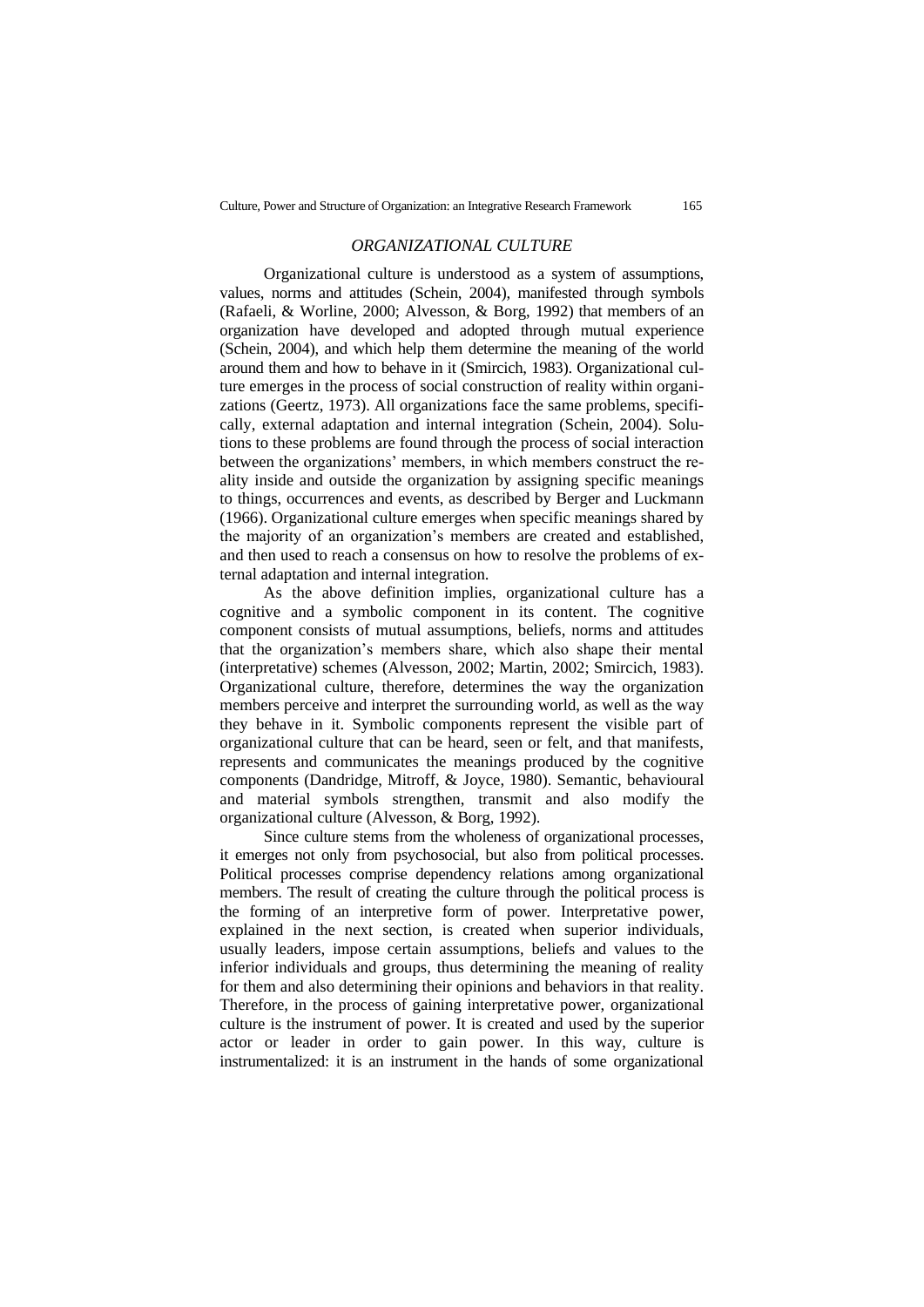members for acquiring or perpetuating power. This is why we say that power instrumentalizes the organizational culture. In order to use practical implications that emerge from this conclusion, it is necessary to further investigate how carriers of power in an organization use the power to change organizational culture, and also whether there is a disagreement between certain power structure forms and particular organizational culture types. For example, answers are required to the questions of which values emerge in organizations with an authoritarian power structure, and which ones emerge in organizations with an egalitarian power structure. Or, what kind of power structure is develops in each of the organizational culture types: power culture, role culture, task culture and people culture (Handy, 1979).

Beside the political, the functional dimension of organizational processes also takes part in the creation of organizational culture. The functional dimension of organizational processes contains ways of differentiation and integration of individual or group activities in the functioning of organization. The way the organization is structured, however, implies certain meanings. Every organizational structure induces specific behavior of the members regarding the tasks they conduct daily and the manner in which they perform them. On the other hand, such behavior of the organization members has certain symbolic and cognitive implications. The organization members inevitably accept the assumptions, values and norms that justify their behavior and incorporate them in their interpretative schemes. At the same time, they create symbols of these values in order to publicly manifest this acceptance. Thus, when the new organizational structure implies a certain behavior, then the cultural assumptions, values and norms implied by this behavior will be implanted and/or strengthened. With this process, the culture becomes institutionalized through organizational structure. Institutionalization of culture represents a process through which the cultural assumptions, values and norms in an organization are built in its structure. Institutionalization of culture is the consequence of its creation from the functional dimension of organizational processes. The practical implications of this conclusion imply answering the following question: What cultural values and what culture types emerge in particular models of organizational structure? For example, what is a typical culture in a bureaucratic, and what is a typical culture in an adhocratic organizational model? One of the possible answers to this question already exists in the literature (Janićijević, 2013).

### *POWER IN ORGANIZATION*

Power is usually defined as an individual's or a group's ability to impose their will on others, regardless of resistance. Salancik and Pfeffer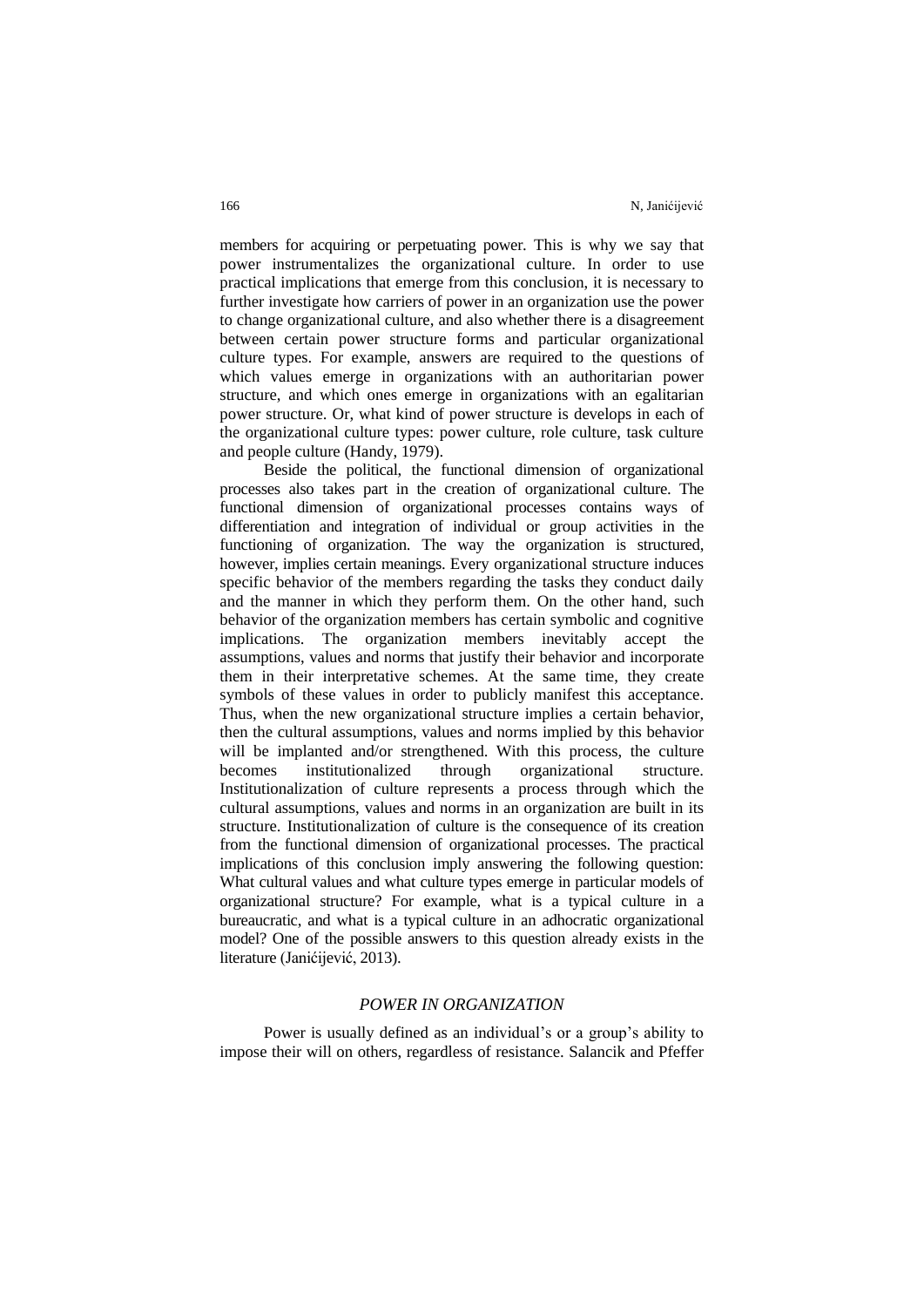(Salancik, Pfeffer,1977: 3) define power as "the ability of those who possess power to bring about the outcomes they desire." Other definitions also emphasize the change in behavior of an inferior participant in the relationship (Robins, & Judge 2016: 134). In defining power and identifying its sources, two approaches have emerged thus far: resource and interpretative. Each of these approaches is directed towards different form, or type, of power in organization.

The major source of the resource form of power is resource dependency. According to the resource dependency model (Pfeffer, 1981; Salancik, & Pfeffer, 1977), power stems from the ability of one to control the resources which are important for others. The power of an individual in an organization or an organizational unit emerges from their ability to control the resources that are critical for the given organization. Resources may be understood relatively widely, so they to not only include material and financial resources, but also knowledge and information, which have in the past decades become increasingly important for company's operations. The crucial nature of the resources stems from their three main dimensions: 1. importance for organization's functioning; 2. scarcity; 3. low possibility of substitution.

The second form of power is interpretative power. Interpretative power is, in effect, the influence which one social actor imposes on the interpretative schema of another actor. In most social groups, there are prominent individuals who have the ability to structure the ways in which those around them think (Smircich, 1983). They give meaning and explanations to the things and occurrences they are surrounded with, which the others accept. In every social group, there are individuals who are ready to let others interpret reality. The superior members of the group then assume control over the process of interpretation of reality and shape the consciousness, the way of thinking, and even the way in which the inferior members behave (Smircich, & Morgan 1982; Lukes, 1974). The source of interpretative power is obviously the ability of the independent actor to control meanings and to shape the cognitive schema of the dependent actor.

Like culture, power is also created from the wholeness of organizational processes. It means that the generation of dependency among organizational members depends not only on political processes, but also on cultural and functional processes. The role of psychosocial processes in shaping the structure of power in the organization is operationalized through the influence of culture on the generation of resource power. Namely, the resource dependence model starts with the assumption that the source of power lies in the control over critical resources. But, which resources will be labeled as critical to the organization, depends on the image of the organization and its environment created by the collective assumptions and values. By its influence on the identification of the critical resources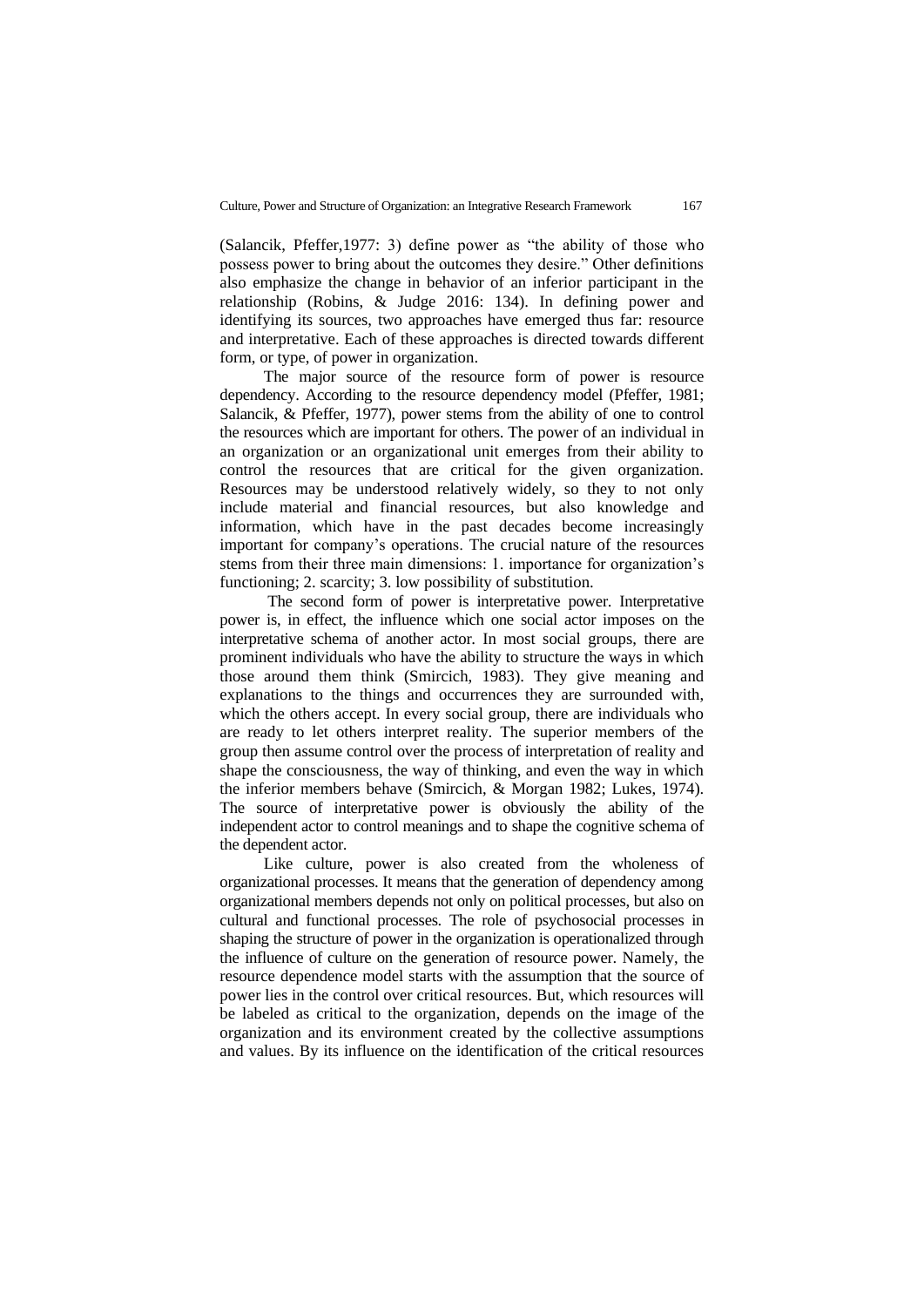the controlling of which proves power, the culture indeed legitimizes the structure, sources and also owners of the power within the organization. In order for some source of power, and thereby also the carrier of power, to become legitimate, it must be justified from the perspective of the organization and its members. In other words, in order for a source of power to be acceptable for the organization members, they must believe that it is useful for achieving of the organizational, but also their own personal goals. When people designate some resource as critical and important, they thereby legitimize the power emerging from the control over that resource. This is why we say that organizational culture, by influencing the choice of critical resources in organization, also influences the sources and the structure of power and thereby legitimizes the power and its owners. The practical conclusion of this analysis would be complete if the impact of specific cultural values or organizational culture types on the models of power structure in an organization would be researched. For example, what power structure is implied by each type of organizational culture such as: power culture, role culture, task culture and people culture (Handy, 1979)?

Functional processes imply a certain way of structuring activities (differentiation and integration) in organizations. Organizational structure creates positions within the organization enabling those participants who occupy such positions to control critical resources and gain power regardless of their abilities. Some positions in the organization allow, by themselves, control over money, relations, information or some other resources and thus guarantee power to those who occupy them. In addition, the central position of some individuals and groups in the structure can give them the characteristics of a "hub" of information and contacts and thus power (Pfeffer, 1981). Finally, the structure gives certain positions in it a certain amount of formal authority or legitimate power that is manifested in the right given to those who are in that position to issue orders to others (French, Raven, 1959). Although formal authority may be significantly less than real power, it almost always exists. Therefore, power also stems from the structural position in organizational functioning. This argument has been extensively used in resource dependency view of power (Pfeffer, 1982; Salancik, & Pfeffer, 1977). Power is institutionalized as described above: dependency among organizational members is created out of organizational functioning. Institutionalization of power implies that power structure in an organization consists of and expresses structural relations. For the understanding of practical implications of this conclusion, it is necessary to further investigate how particular models of organizational structure determine particular forms of power structure in an organization. For example, what is a typical power structure in a mechanical, and what is a typical power structure in an organic model of organizational design?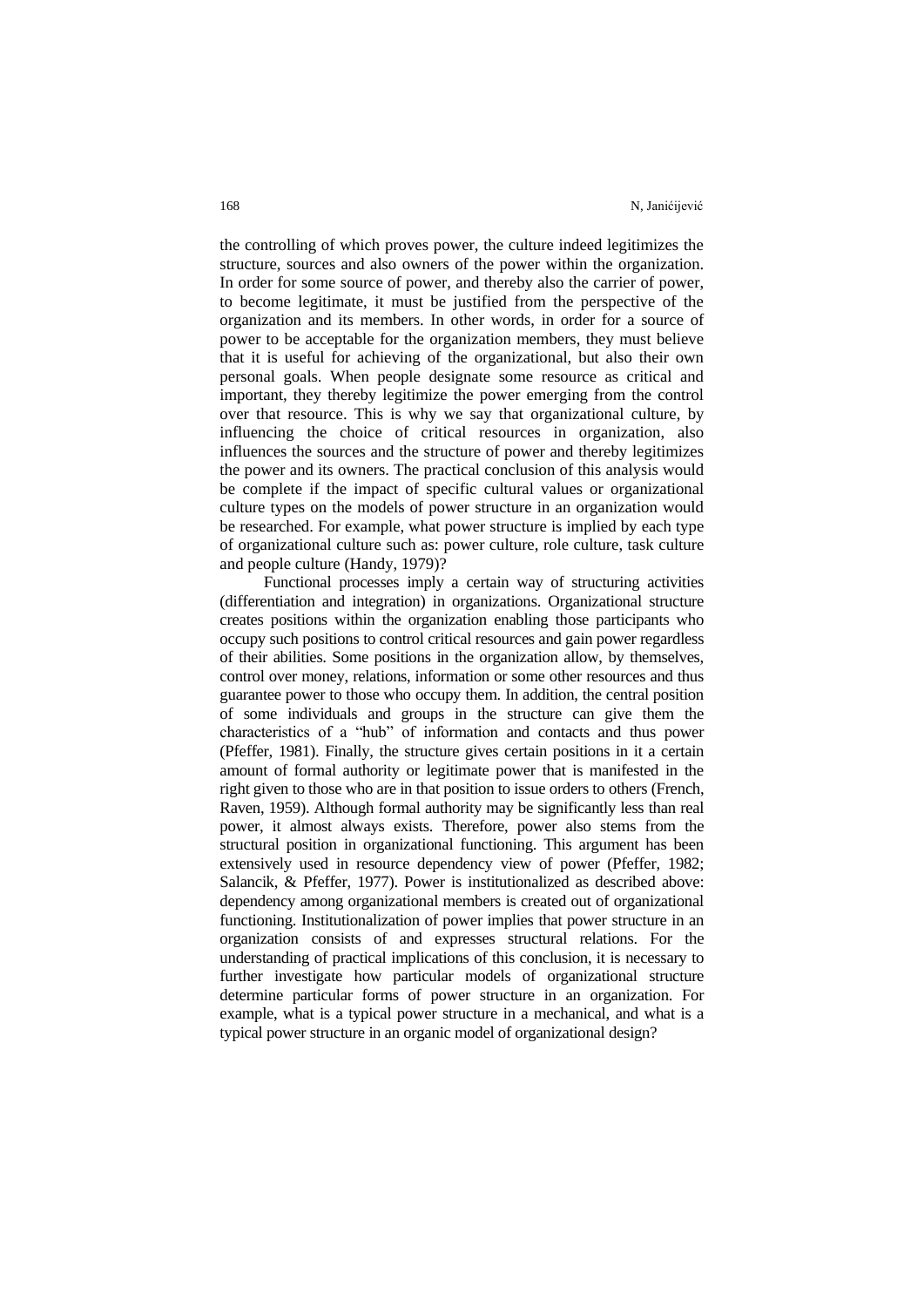### *ORGANIZATIONAL STRUCTURE*

Organizational structure is defined as a relatively stable, either planned or spontaneous, pattern of actions and interactions that organization members undertake for the purpose of achieving the organization's goals (Mintzberg, 1979). This understanding of organizational structure is based on the fundamental assumption of it being purposeful, i.e. on the idea that organizational structure has its purpose (Dow, 1988). Purposefulness of structure implies that it is a rational instrument in the hands of those governing the organization, used for directing the course of activities in the organization towards realizing its objectives. Rationality of the organizational structure is ensured by its differentiation and integration of the organization members' individual and collective activities (Mintzberg, 1979). The differentiation process involves the differentiation of operational and managerial activities, i.e. division of labor (job design) and delegation of authority. Integration is realized in unit grouping or departmentalization and coordination. Differentiation and integration in organizational structuring therefore imply four essential dimensions of organizational structure: job design, delegation of authority, unit grouping and coordination. These dimensions of organizational structure are congruent, which means that there is harmony or concordance between them. Presumption of congruency is fundamental for the concept of organizational structuring (Mintzberg, & Miller, 1984). It assumes that congruency or harmony as dimensions of the organizational structure leads to better performance of the organization. In order for an organization to be successful it has to provide mutual congruency of the dimensions of its own organizational structures. This, then, leads to the formation of configurations of congruent structural dimensions, which is just a different name for models of organizational structure. An organizational model is actually a unique configuration of congruent structural dimensions. The most prominent classification of models of organizational structure as configurations of structural dimensions has been provided by Mintzberg (Mintzberg, 1979).

Organizational culture realizes its impact on shaping organizational structure through forming the interpretative schemes of the top management, which selects the organizational structure model (James, James, & Ashe, 1990; Smircich, 1983). Social construction of reality – the process by which the culture is created – generates shared meanings which influence individual interpretative schemes and define the way members of organization perceive and think about the organizational goal and the appropriate way of achieving it. From the managerial perspective, organizational structure is a sort of tool in the hands of management that uses it in order to accomplish the organization's goals. What that tool should be like depends on the managers' ideas regarding what the organization is, what its role is, what its meaning is and what it should be like. Culture, therefore, imposes on the leader and his associates a specific view on the organization, its meaning, its purpose, and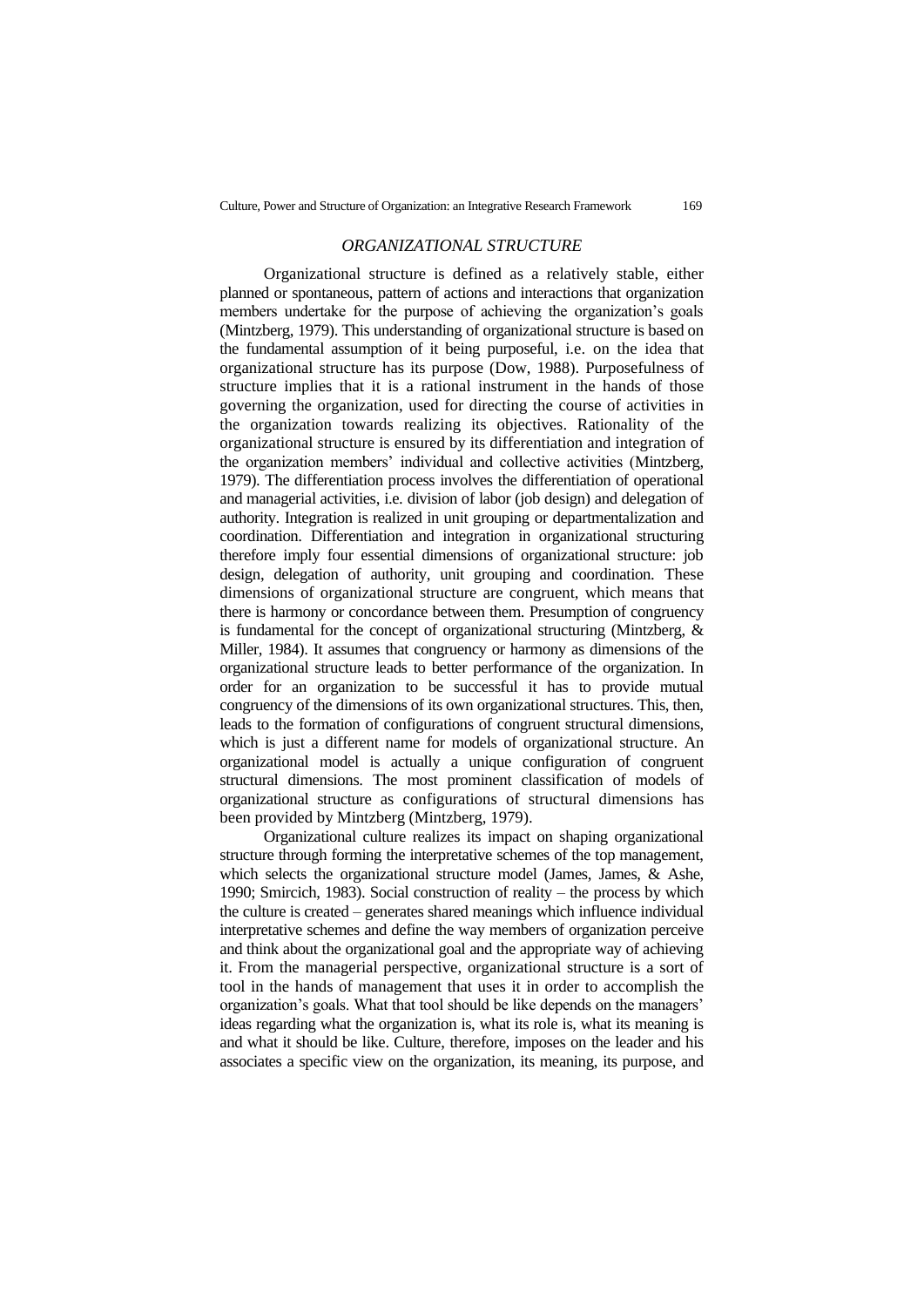also a suitable mode of its structuring (Alvesson, 2002). Thus, the conscious and planned shaping of organizational structure will be strongly influenced by the meaning that the management assigns to the said relations, which has been imposed on them by the organizational culture (Ranson, Hinings, & Greenwood, 1980). Structure is legitimized through the role of psychosocial processes in its designing: the way that the differentiation and integration activities and the tasks in organization are embedded in the shared meanings. The members of the organization then accept the structuring as legitimate or justified from the aspect of their common values. Legitimization of structure implies that it comprises and expresses organizational culture. In order to use the practical potential of this conclusion to the fullest, it is necessary to investigate how particular cultural values imply certain dimensions, and even models of organizational culture. For example, what models of organizational structure emerge from particular types of organizational cultures: power, role, task and people culture (Handy, 1979)? One view of this harmonization was given by Janićijević (2013).

Political processes enfold dependency relations which the dominant organizational members or groups can use to shape organizational structure. It is widely recognized in the organizational theory that the structuring of organizations is a privilege of powerful members or groups (Robbins, & Coutler, 2012). Powerful individuals and groups in an organization always design the organizational structure according to their interests. They will structure the organization in a way that will ensure that their power is maintained or increased. In this way, structure is instrumentalized: the structure becomes an instrument of some members or groups in an organization for achieving or perpetuating power. The instrumentalization of structure implies that the structure contains and expresses dependency relations in the organization. In order to use the practical potential of this conclusion, it is necessary to investigate how power structure in an organization determines the models of organizational structure. For example, what organizational models emerge in authoritarian, and what organizational models emerge in democratic structures of power in an organization?

## *CONCLUSION*

The aim of this paper is to develop an integrative framework for analyzing the relationships between organizational culture, power and structure in order to show how the relationships between organizational components, as well as the mechanisms of achieving balance and harmony among them should be understood. The selection of these three components emerged from the idea that the organization must be understood as a state arising from the process at both the individual and organizational levels. The organization members' needs for affiliation, power and achievement generate psychosocial, political and functional actions, and also such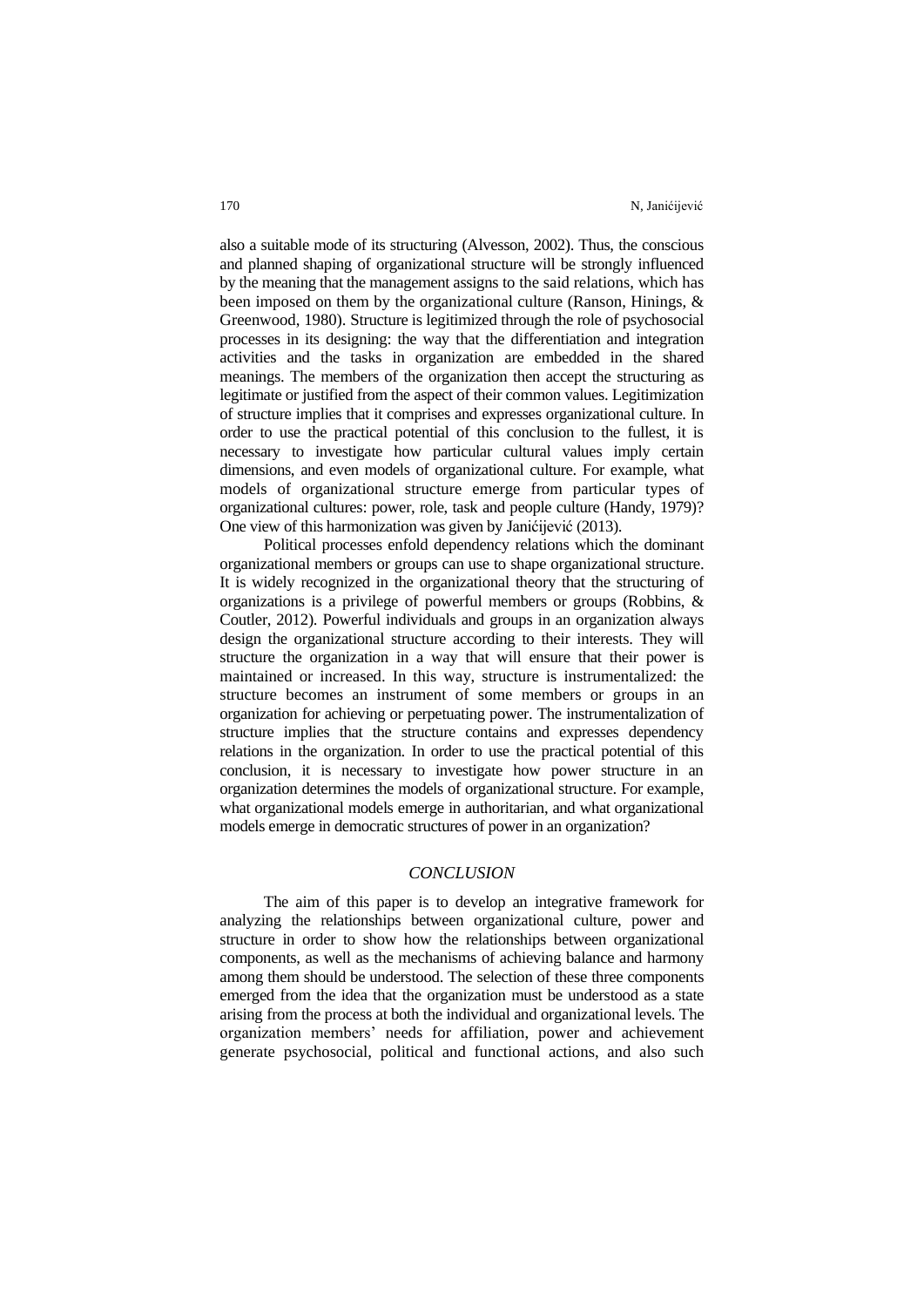processes at the organizational level. These processes generate organizational culture, power and structure as key elements of an organization. However, the key idea is that culture, power and structure are derived from the wholeness of organizational processes and therefore contain each other as a kind of a hologram. As a result, culture legitimizes power and structure, power instrumentalizes culture and structure, while structure institutionalizes culture and power.

The paper has significant theoretical and practical implications. The theoretical implication is that it shows how further research should be conducted for a deeper understanding of the interrelations between the organizational components and of the mechanisms for establishing internally consistent configurations. Further steps in this kind of research are to analyze interrelations of other organizational configurations' components, such as strategy, leadership, organizational learning, rewarding, etc.

Although the idea is basically theoretical, the analysis presented in this paper has its practical implications. Above all, it shows to the management of organizations why it is necessary to take into account the mutual consistency between culture, power and structure, and also that the changes in one component, at least those deeper ones, cannot be realized without changing the other two components. In order to fully use the practical potential of this paper, it is necessary to conduct additional research to confirm the hypotheses about mutual harmonization of particular organizational culture types, particular power structures, and particular models of organizational structures. The examples of such research already exist (Janićijević, 2013), but they are insufficient and need to be supplemented.

This study has some limitations. First, it is of a theoretical nature and lacks empirical verification. Second, the identification of culture, power, and structure as key organizational components is relatively arbitrary and it is, by all means, possible to build a model of organization composed of other components as well. This is why this analysis is just one of the ways in which we can understand the nature of organizational configurations in greater depth, and this is what gives this paper a somewhat partial character. Also, using just one metaphor of organization – the metaphor of the hologram – also implies the partial character of the study. Still, one must bear in mind that the hologram metaphor was chosen because it was rated as the best analytical tool for understanding the complex nature of interrelationships between organizational components. Other metaphors, such as the metaphors of a machine or an organism, could not help in the analysis that is the aim of this paper. Finally, the practical implications of the paper have only been mentioned, but not realized, because it would surpass the scope of this paper. It has been pointed out how the theoretical analysis of the interrelations between structure, power and culture could be supplemented with the practical findings on their relations.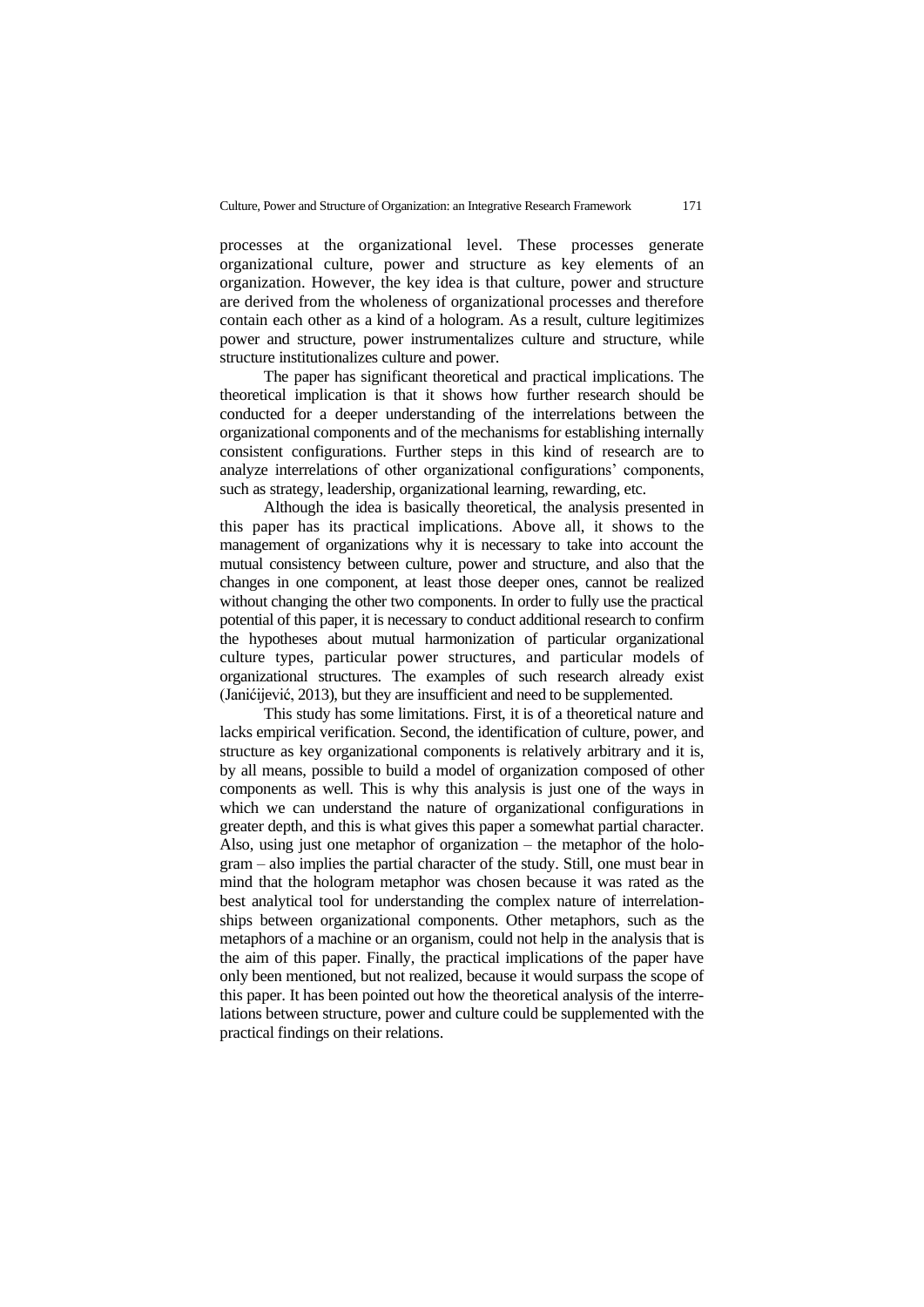### *REFERENCES*

Alderfer, C. (1972). *Existence, relatedness and growth*. New York: Free Press.

- Alvesson, M. (2002). *Understanding organizational culture*. London: Sage Publications.
- Alvesson, M., & Borg O. (1992). *Corporate culture and organizational symbolism: an overview*. Berlin: Gruyter.
- Berger, P. L., & Luckmann, T. (1966). *The social construction of reality: A treatise in the sociology of knowledge*. Harmondsworth: Penguin.

Bolman L., & Deal T. (2017). *Reframing organizations*. 6<sup>th</sup> ed. San Francisco: Jossey Bass.

- Corley, K., & Gioia, D. (2011). [Building theory about theory building: What constitutes a](https://journals.aom.org/doi/full/10.5465/amr.2009.0486)  [theoretical contribution?](https://journals.aom.org/doi/full/10.5465/amr.2009.0486) *[Academy of Management Review](https://journals.aom.org/journal/amr)*, [36\(1\)](https://journals.aom.org/toc/amr/36/1), 12–32. [doi.org/](https://doi.org/10.5465/amr.2009.0486) [10.5465/amr.2009.0486](https://doi.org/10.5465/amr.2009.0486)
- Dandridge, T., Mitroff, I., & Joyce, W. (1980). Organizational symbolism: A topic to expand organizational analysis. *Academy of Management Review*, 5(1), 77–82. [doi.org/10.5465/amr.1980.4288894](https://doi.org/10.5465/amr.1980.4288894)
- Dow G. (1988). Configurational and coactivational view of organizational structure. *Academy of Management Review*, 13(1), 53–64. [doi.org/10.5465/amr.1988.](https://doi.org/10.5465/amr.1988.4306781) [4306781](https://doi.org/10.5465/amr.1988.4306781)
- [Eva, N.,](https://www.emerald.com/insight/search?q=Nathan%20Eva) [Sendjaya, S.,](https://www.emerald.com/insight/search?q=Sen%20Sendjaya) [Prajogo, D.,](https://www.emerald.com/insight/search?q=Daniel%20Prajogo) [Cavanagh, A.](https://www.emerald.com/insight/search?q=Andrew%20Cavanagh) & [Robin, M.](https://www.emerald.com/insight/search?q=Mulyadi%20Robin) (2018). Creating strategic fit: Aligning servant leadership with organizational structure and strategy, [Personnel Review,](https://www.emerald.com/insight/publication/issn/0048-3486) 47(1), 166-186. [doi.org/10.1108/PR-03-2016-0064](https://doi.org/10.1108/PR-03-2016-0064)
- French, J. & Raven, B. (1959). The bases of social power. In D. Cartwright, (Ed.), *Studies in Social Power*, (150–167). Ann Arbor, MI: Institute for Social Research.
- Geertz C. (1973). *The interpretation of cultures*. New York: Basic Books
- Gioia D., & Pitre E. (1990). Multiparadigm perspectives on theory building. *Academy of Management Review*, 15(4), 584–682. [doi.org/10.5465/amr.1990.4310758](https://doi.org/10.5465/amr.1990.4310758)
- Guba, E. (1985). The context of emergent paradigm research. In I. Lincoln (Ed.) O*rganizational Theory and Inquire*. (79–106)*.* New York: Sage.
- Handy, C.,1979. *Gods of management*. London: Pan
- Itkin, H., & Nagy, M. (2014). Theoretical and practical use of metaphors in organizational development and beyond. *Pannon Management Review*, 3(4), 37–72.
- James, L., James, L., & Ashe D. (1990) The meaning of organizations: The role of cognition and values. In B. Schneider (Ed.) *Organizational climate and culture.*  (40–85). San Francisco: Jossey-Bass.
- Janićijević, N. (2017). Organizational models as configurations of structure, culture, leadership, control, and change strategy. *Economic Annals*, LXII (213), 67–92. doi:10.2298/EKA1713067J
- Janićijević, N. (2013). The mutual impact of organizational culture and structure. *Economic Annals*, LVIII, (198), 35–60. doi:10.2298/EKA1398035J
- Janićijević, N. (2012). The Influence of organizational culture on organizational preferences towards the choice of organizational change strategy. *Economic Annals*, LVII (193), 25–52. doi: 10.2298/EKA1293025J
- Kuhn, T. (1970). *The structure of scientific revolutions*. Chicago: University of Chicago Press.

Lukes, S. (1974). *Power.* London: Macmillan.

Martin, J. (2002). *Organizational culture: Mapping the terrain*. Thousand Oaks, CA: Sage Publications.

Maslow, A. (1943). A Theory of human motivation. *Psychological Review*, 50, 370–396.

- McClelland, D. (1961). *Achievement society*. New York: Free Press.
- Mintzberg, H. (1979). *The structuring of organizations*. Englewood Cliffs, NJ: Prentice Hall.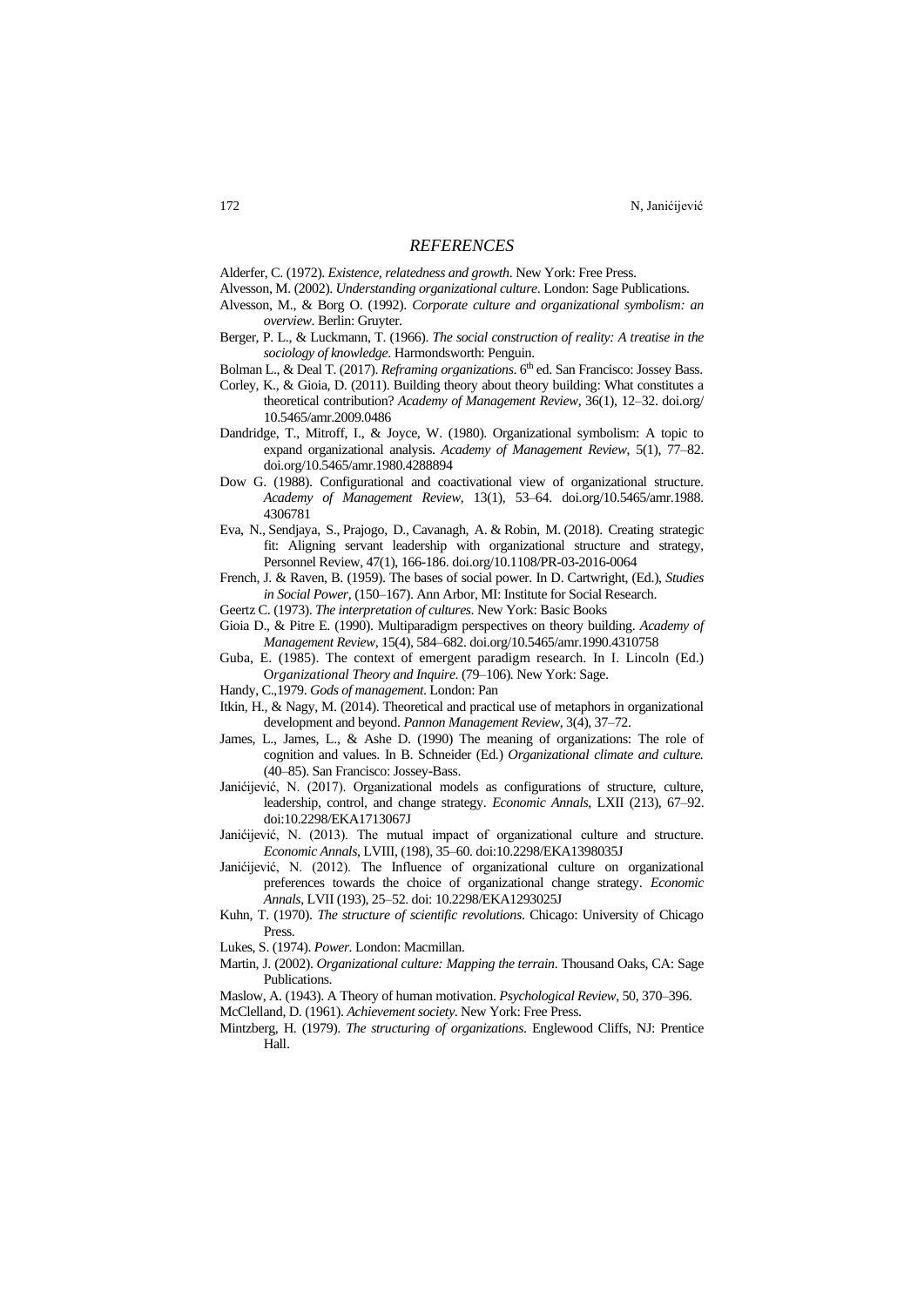- Mintzberg, H. & Miller, D. (1984). The case for configuration. In D. Miller, & P. Friesen *Organizations: A Quantum View*, Englewood Cliffs, NJ: Prentice Hall.
- Morgan, G. (2006). *Images of organizations*. Thousand Oaks, CA: Sage Publication.
- Pfeffer, J. (1981). *Power in organization*. Marshfield: Pitman.
- Pugh, D. S., & Hickson, D. J. (2016). *Great writers on organizations*. The 3 rd omnibus edition. New York: Routledge.
- Rafaeli, A. & Worline, M. (2000). Symbols in organizational culture. In N. M. Ashkanasy, C. P. M. Wilderom, & M. F. Peterson (Eds.) *Handbook of organizational culture & climate*, (71–85). Thousand Oaks: Sage Publications.
- Ranson, S., Hinings, B., & Greenwood R. (1980). The structuring of organizational structure. *Administrative Science Quarterly*, 25(1) 1–25. doi: 10.2307/2392223
- Robbins, S. & Coutler, M. (2012). *Management.* Boston: Prentice Hall.
- Robbins, S., & Judge, T. (2016). *Organizational behavior*. Upper Saddle River, NJ: Pearson.
- Salancik, G., & Pfeffer, J. (1977). Who gets power and how they hold on to it. *Organizational Dynamics,* 5(3), 3–21.
- Schein, E. (2004). *Organizational culture and leadership. 2nd ed*. San Francisco, CA: Jossey Bass.
- Shafritz, J. M., Ott, S. J., & Jang, Y. S. (2011). *Classics of organizational theory*. 7<sup>th</sup> ed. Belmont, Calif.: Wadsworth.
- Smircich, L. (1983). Organizations as shared meanings. In L. Pondy, P. Frost, G. Morgan, & T. Dandridge, (Eds.). Organizational symbolism. (55–65). Greenwich, CT: JAI.
- Smircich, L. & Morgan G. (1982). Leadership: The management of meaning. *Journal of Applied Behavioral Science*, 18 3), 257–273. [doi.org/10.1177/](https://doi.org/10.1177%2F002188638201800303) [002188638201800303](https://doi.org/10.1177%2F002188638201800303)
- [Stojanović-Aleksić, V.,](https://www.emerald.com/insight/search?q=Vesna%20Stojanovi%C4%87-Aleksi%C4%87) [Erić Nielsen, J.](https://www.emerald.com/insight/search?q=Jelena%20Eri%C4%87%20Nielsen) & [Bošković, A.](https://www.emerald.com/insight/search?q=Aleksandra%20Bo%C5%A1kovi%C4%87) (2019). Organizational prerequisites for knowledge creation and sharing: empirical evidence from Serbia, *[Journal of Knowledge Management,](https://www.emerald.com/insight/publication/issn/1367-3270)* 23(8), 1543-1565. [doi.org/10.1108/](https://doi.org/10.1108/JKM-05-2018-0286) [JKM-05-2018-0286](https://doi.org/10.1108/JKM-05-2018-0286)
- Tohidian, I. & Rahimian, H. (2019). Bringing Morgan's metaphors in organization contexts: An essay review, *Cogent Business & Management*, 6:1, [doi.org/10.](https://doi.org/10.1080/23311975.2019.1587808) [1080/23311975.2019.1587808](https://doi.org/10.1080/23311975.2019.1587808)
- Tossi, H. L. (2009). *Theories of organization*. London: Sage.
- Zheng, W., Yang, B., & McLean, G. N. (2010). Linking organizational culture, structure, strategy, and organizational effectiveness: Mediating role of knowledge management. *Journal of Business Research,* 63, 763–771.

## **КУЛТУРА, МОЋ И СТРУКТУРА ОРГАНИЗАЦИЈЕ: ИНТЕГРАТИВНИ ИСТРАЖИВАЧКИ ОКВИР**

#### **Небојша Јанићијевић**

Универзитет у Београду, Економски факултет, Београд, Србија

#### **Резиме**

Рад има за циљ да развије интегративни истраживачки оквир за анализу међусобних релација организационе културе, моћи и структуре. Организација се посматра као конфигурација међусобно конзистентних компоненти, те се поставља основно истраживачко питање: како организационе компоненте условљавају и